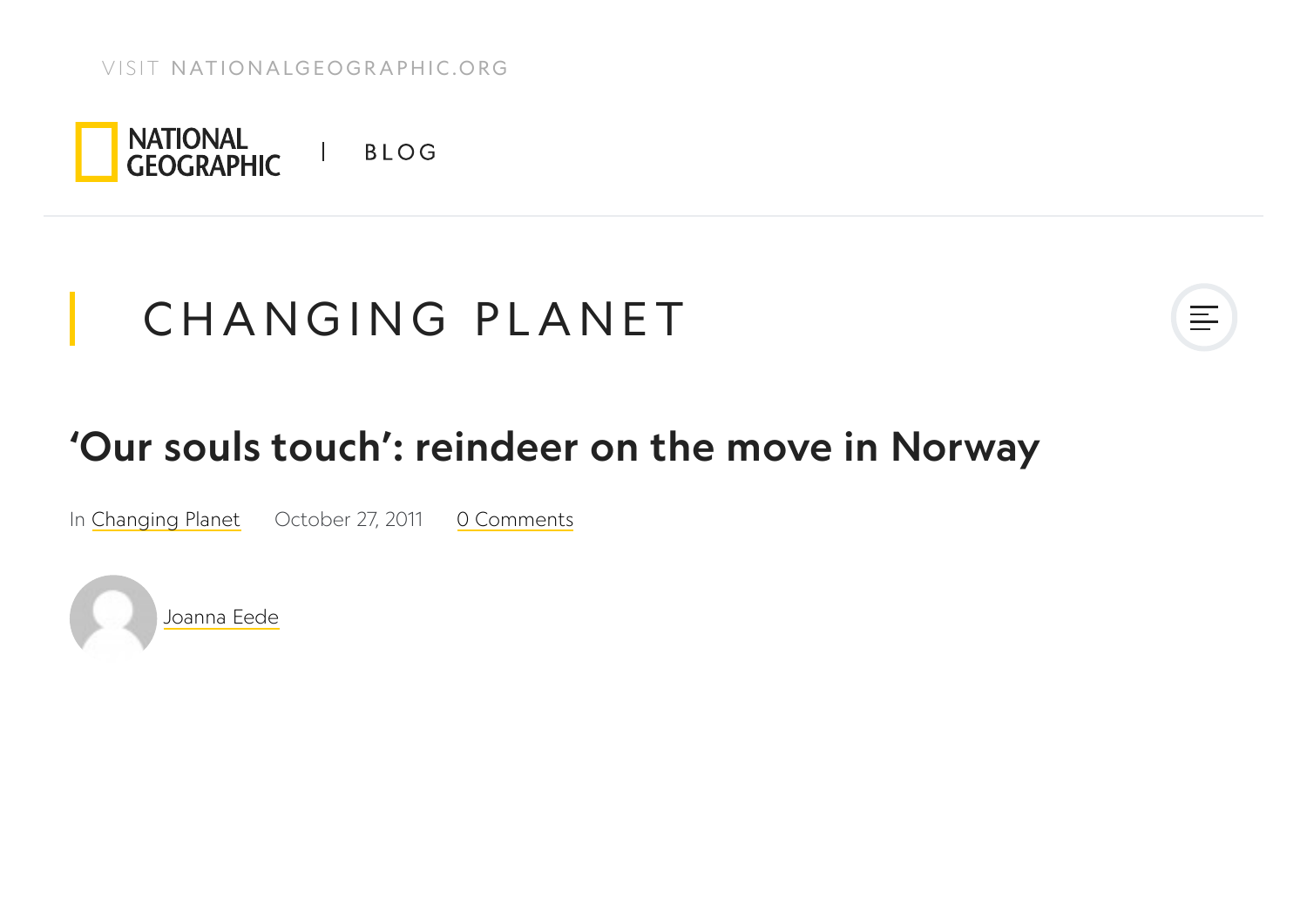

THE ARNØY / KÅGEN GROUP OF REINDEER SWIM ACROSS KÅGSUNDET FJORD FROM THEIR SUMMER ISLAND TO THE MAINLAND WINTERING GROUNDS. © JASON ROBERTS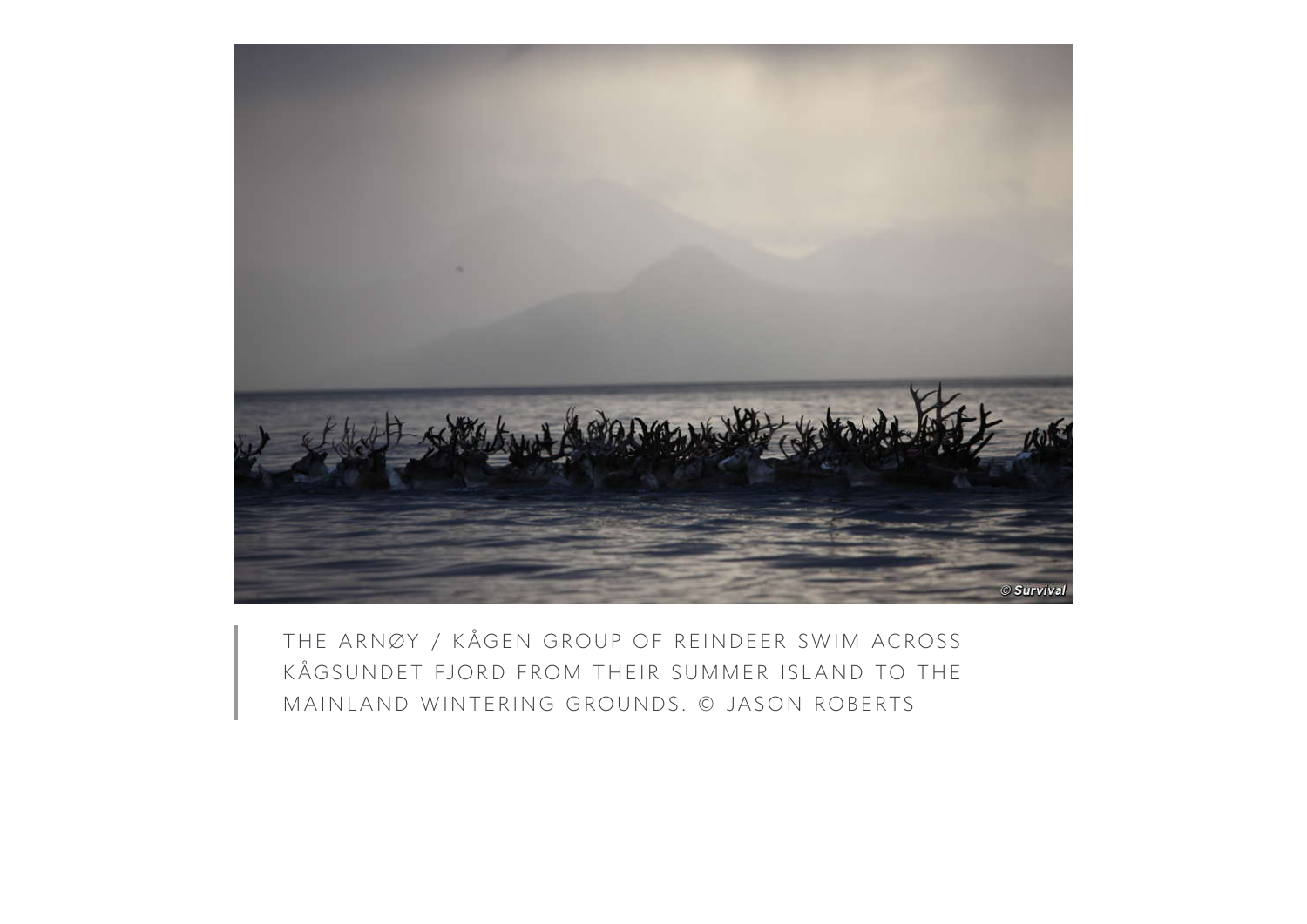Autumn in Northern Norway, and <sup>a</sup> hundred hooves power their way through the freezing waters of Kågsundet fjord, the dark mountains of Uløya rising in the distance.

During the summer months, Sámi herders round up their reindeer in Arnøy's high mountains, in preparation for the migration to the tundra plateau on the mainland. The herders consider the 3 kilometer swim across the fjord to be the most treacherous part of the herd's migration; if one calf starts swimming in <sup>a</sup> different direction, the rest of the herd can follow.

It takes <sup>a</sup> week for the entire herd to swim the 3 kms between Arnøy and Kågen. Last weekend, the swim was finally completed.

It is thought Sámi ancestors arrived in the region soon after the end of the ice age, approximately nine thousand years ago. They were traditionally nomadic or semi-nomadic; their ways of life closely tied to reindeer-herding, hunting, trapping and fishing. Like many indigenous peoples, the reindeer-herding Sámi have recently lost large tracts of pastureland as <sup>a</sup> result of dams, mining, tourism and other 'development' schemes.

For many, however, time is still measured by the seasonal migrations of their reindeer. 'Their lands and reindeer remain central to their identity', says Sophie Grig, Senior Campaigner at Survival International.

My people have been living with reindeer for thousands of years, says <sup>a</sup> Sámi herder. We've become very close. You could say that our souls touch, or better still, they overlap.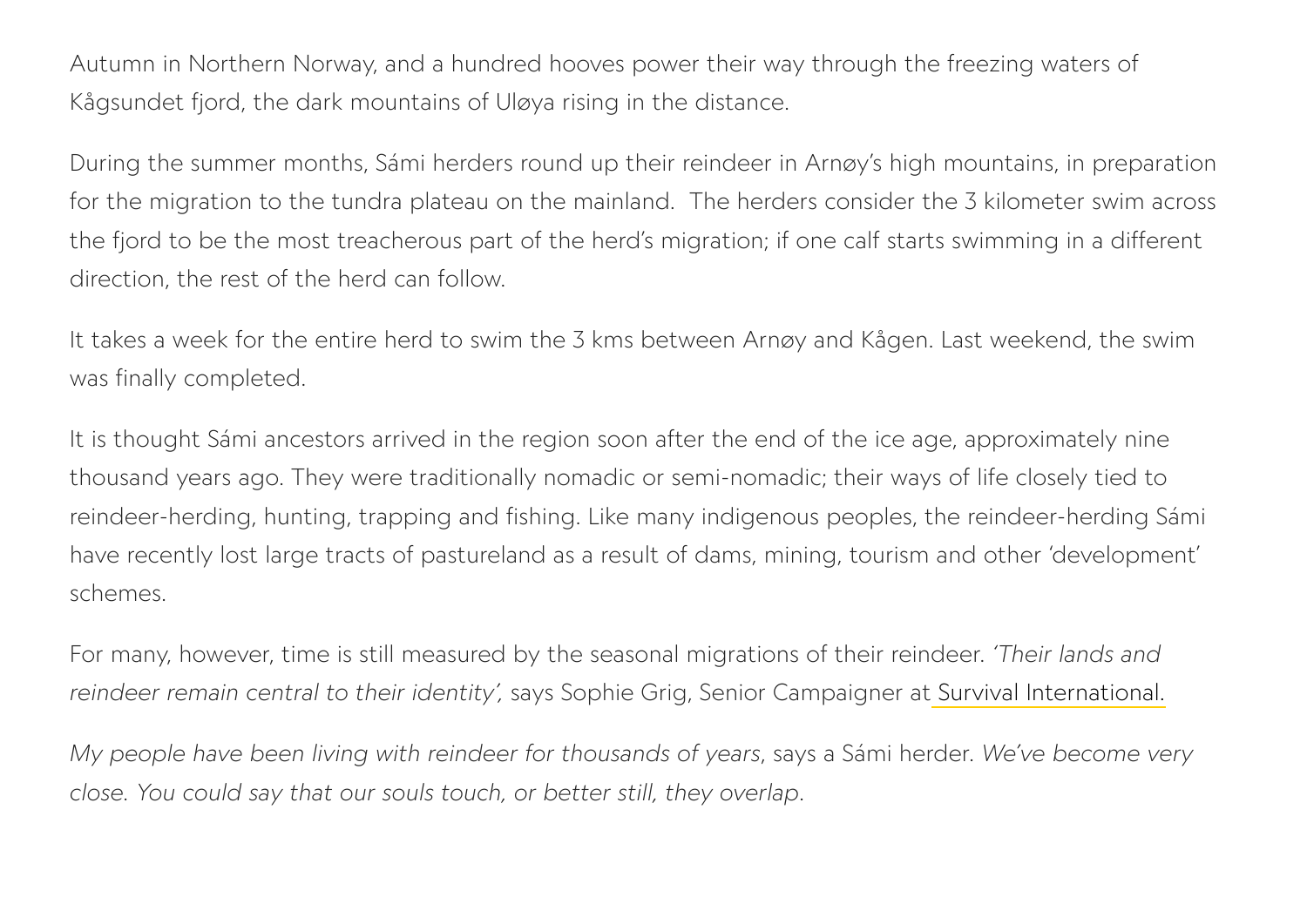



#### **MEET THE AUTHOR**

Joanna Eede was an editorial consultant to Survival International with <sup>a</sup> particular interest in the relationship between man and nature and tribal peoples. She has created and edited three environmental books, including Portrait of England (Think Publishing, 2006) and We are One: A Celebration of Tribal Peoples (Quadrille, 2009). Joanna writes for newspapers and magazines on subjects such as the repatriation of wild Przewalski horses to Mongolia, the whales of the Alboran sea, the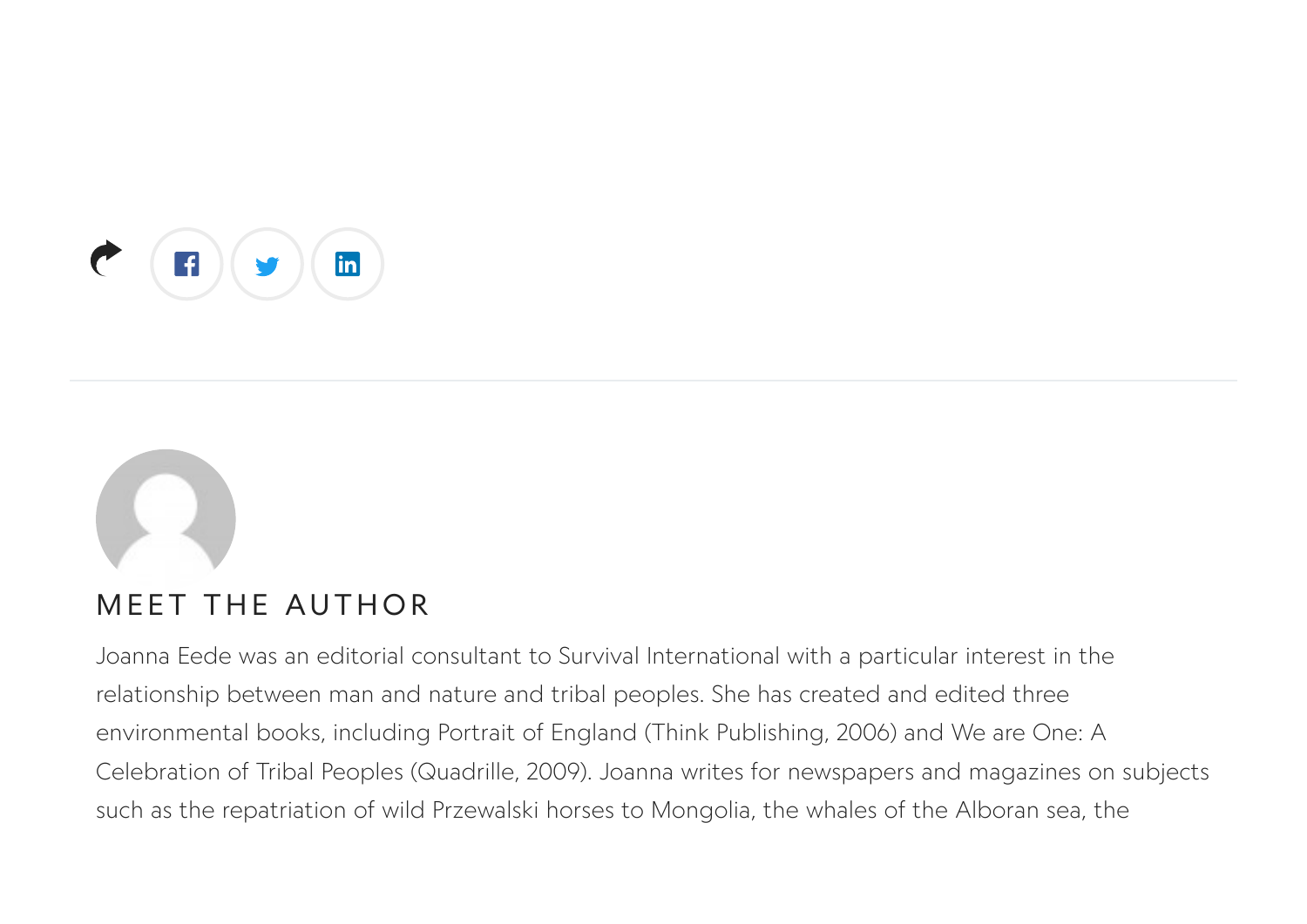chimpanzees of the Mahale rainforest, uncontacted tribes of the Amazon rainforest and the Hadza hunter gatherer people of Tanzania. Future ideas include <sup>a</sup> book about Tibet's nomads.



Previous Post

Detroit Can Revitalize Ailing Economy by Spurring Solar Jobs



Next Post

Halloween Costumes: It Came From Outer Space!

## RELATED POSTS

'Our Souls Touch': The Swimming Reindeer of the Sámi.

'Our Souls Touch': The Swimming Reindeer of the Sámi.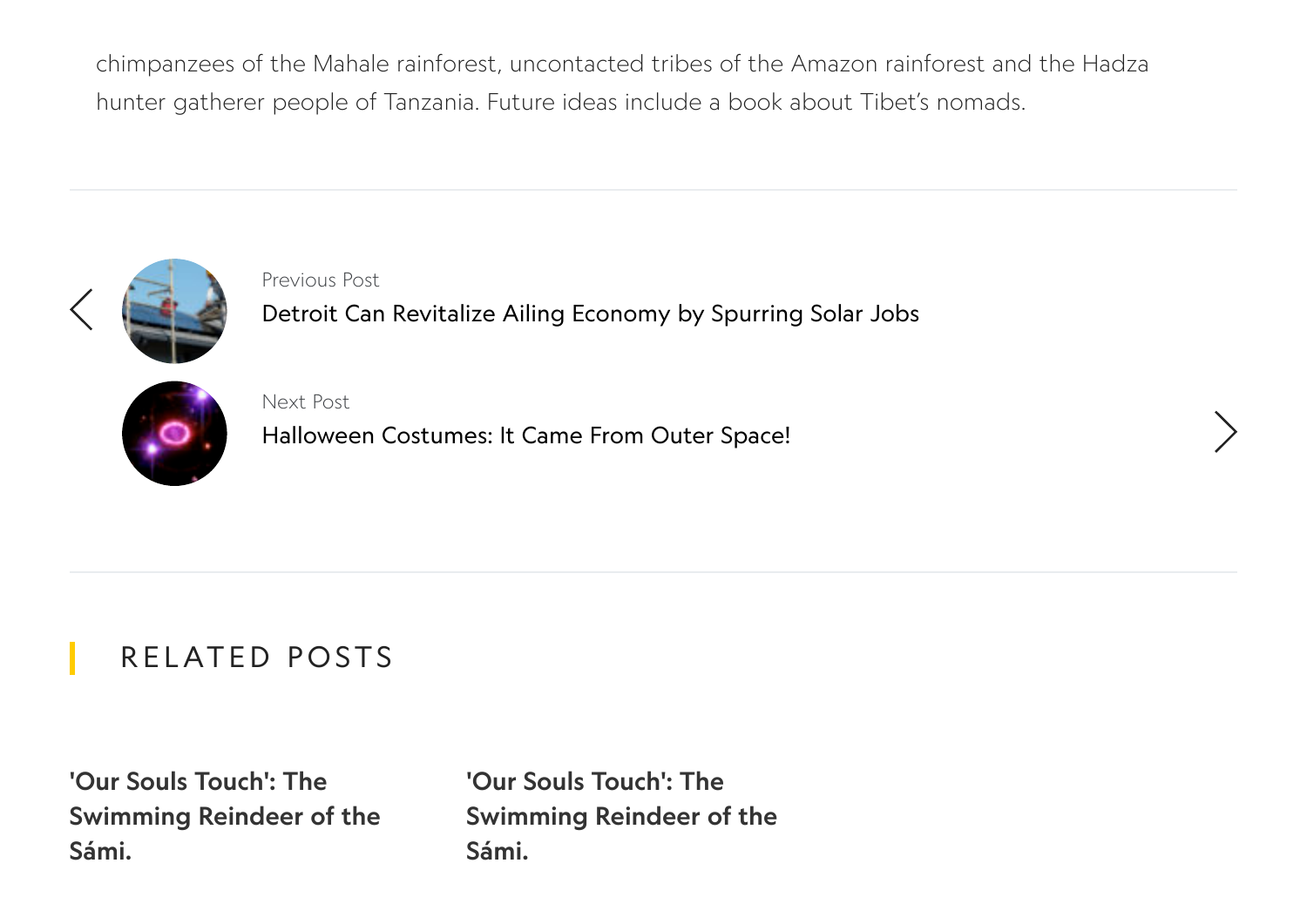The Sámi are the indigenous reindeer herders of Scandinavia. These stunning photos show <sup>a</sup> herd on its annual migration between the

The Sámi are the indigenous reindeer herders of Scandinavia. These stunning photos show <sup>a</sup> herd on its annual migration between the



Changing With the Land: The Skolt Sámi's Path to Climate Change Resilience

**National Geographic Society Blog Comment Policy**

Please read our Comment Policy before commenting.

**<sup>0</sup> Comments National Geographic Society Blog Login**



D

**Recommend**

⤤**Share Sort by Best**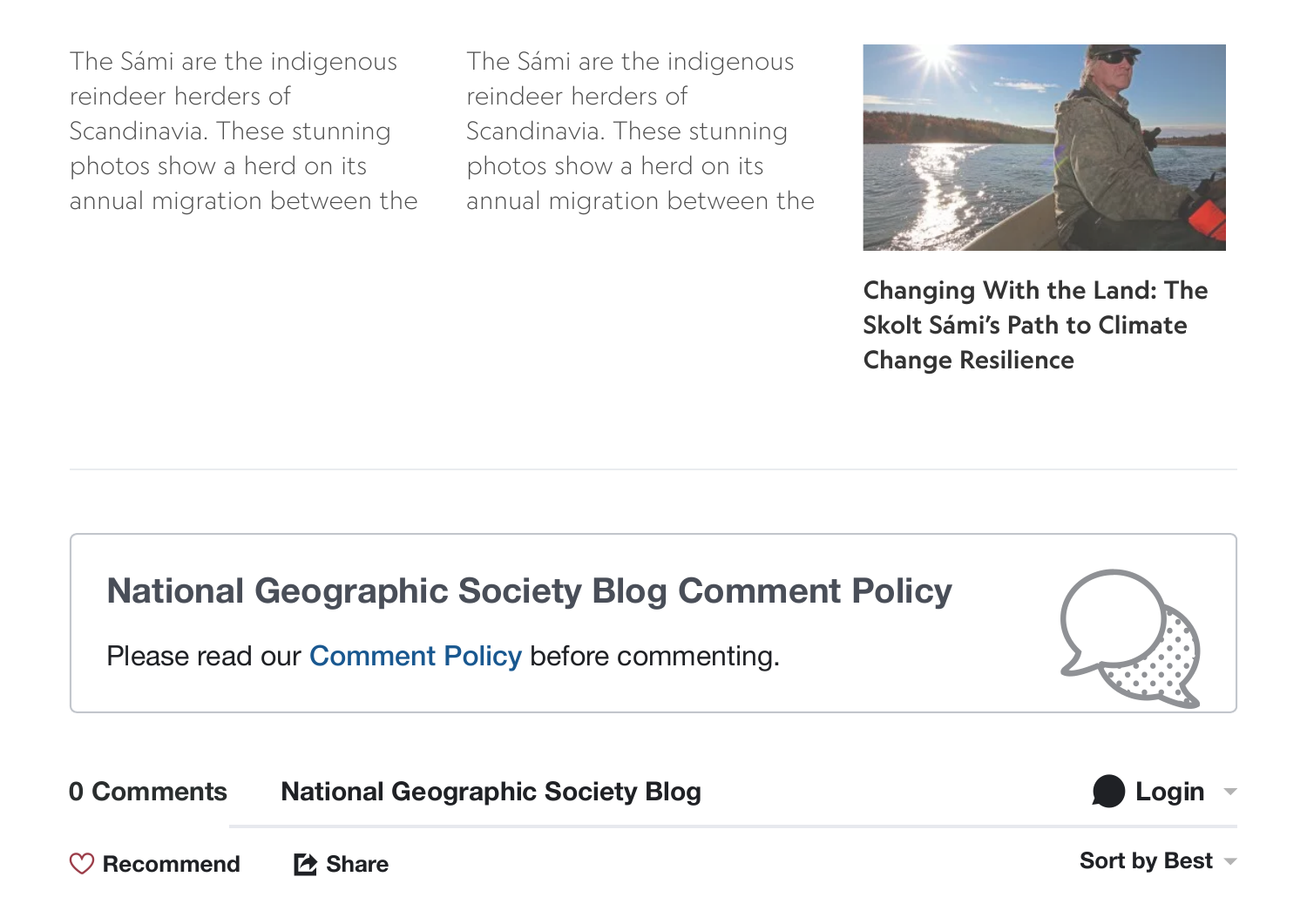#### Start the discussion…

**LOG** IN WITH

**National** Geographic Blog

|  |  |  |  | OR SIGN UP WITH DISQUS $\overline{\textbf{?}}$ |  |
|--|--|--|--|------------------------------------------------|--|
|--|--|--|--|------------------------------------------------|--|

| Name     |  |
|----------|--|
|          |  |
| Email    |  |
|          |  |
| Password |  |

By signing up, you agree to the Disqus Basic Rules, Terms of Service, and Privacy Policy.

→

Be the first to comment.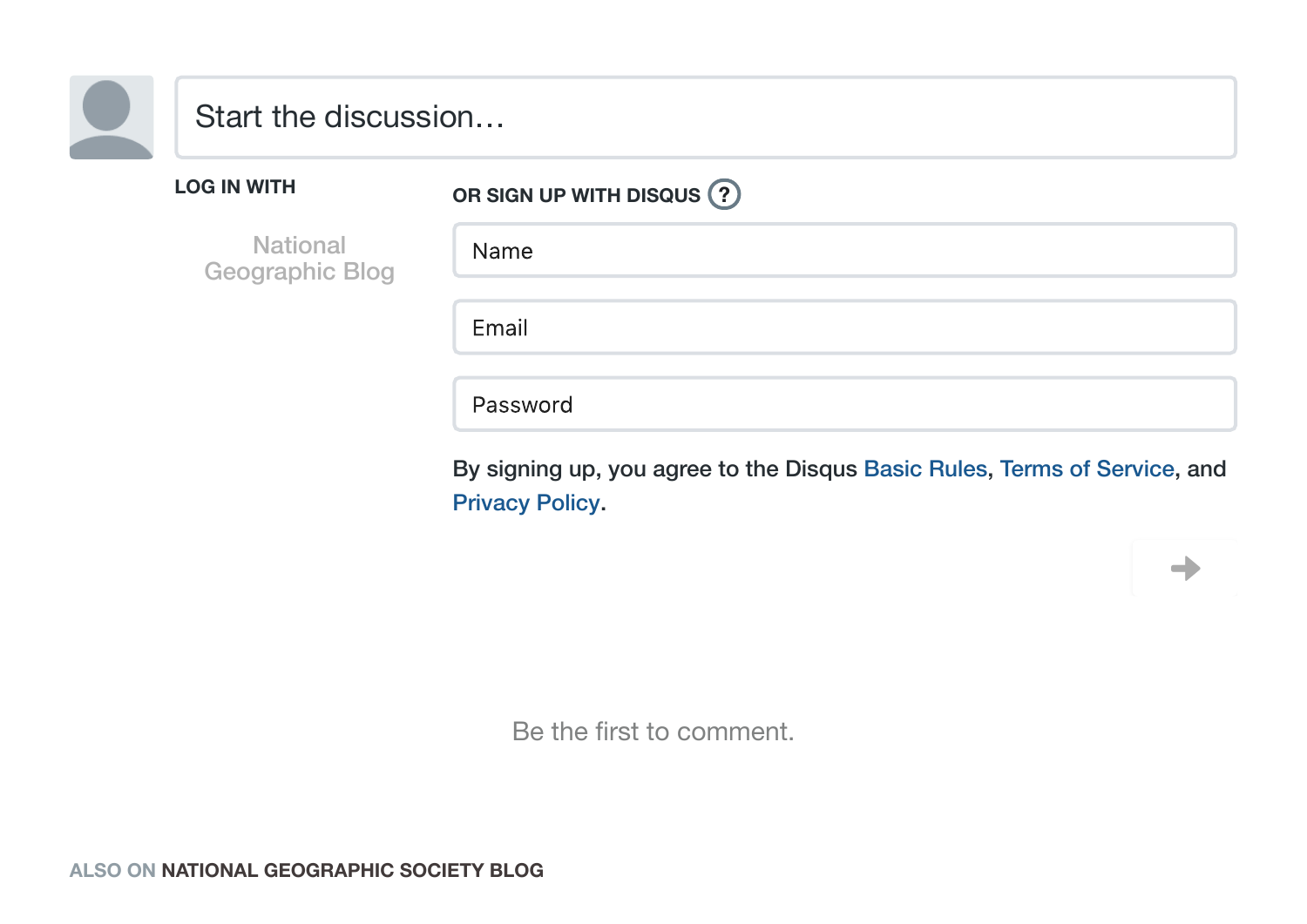#### **Connect to Protect: How Pandora – The World of Avatar at Disney's Animal**

1 comment • 6 days ago

**allrock** — The reflective storytelling angles running under the World of James Cameron's Avatar are sourced from some

#### **Setting Sail for the Bangladesh Marine Megafauna Survey**

1 comment • <sup>a</sup> month ago

**M Arafat Rahaman** — Great work.....

#### **Going Back in Time in Raja Ampat**

2 comments • 5 days ago

**Maeanna Whitridge** — Thank you Sam Scott for infusing my morning with some hope and beauty. Each post is <sup>a</sup> stunning account of

#### **Top 25 Backyard Birds**

1 comment • 21 days ago

**Sanjib Ghosh** — Nice Work & I am eager to take part with my snap.

# A BOUT THE BLOG

Researchers, conservationists, and others share stories, insights and ideas about Our Changing Planet, Wildlife & Wild Spaces, and The Human Journey. More than 50,000 comments have been added to 10,000 posts. Explore the list alongside to dive deeper into some of the most popular categories of the National Geographic Society's conversation platform Voices.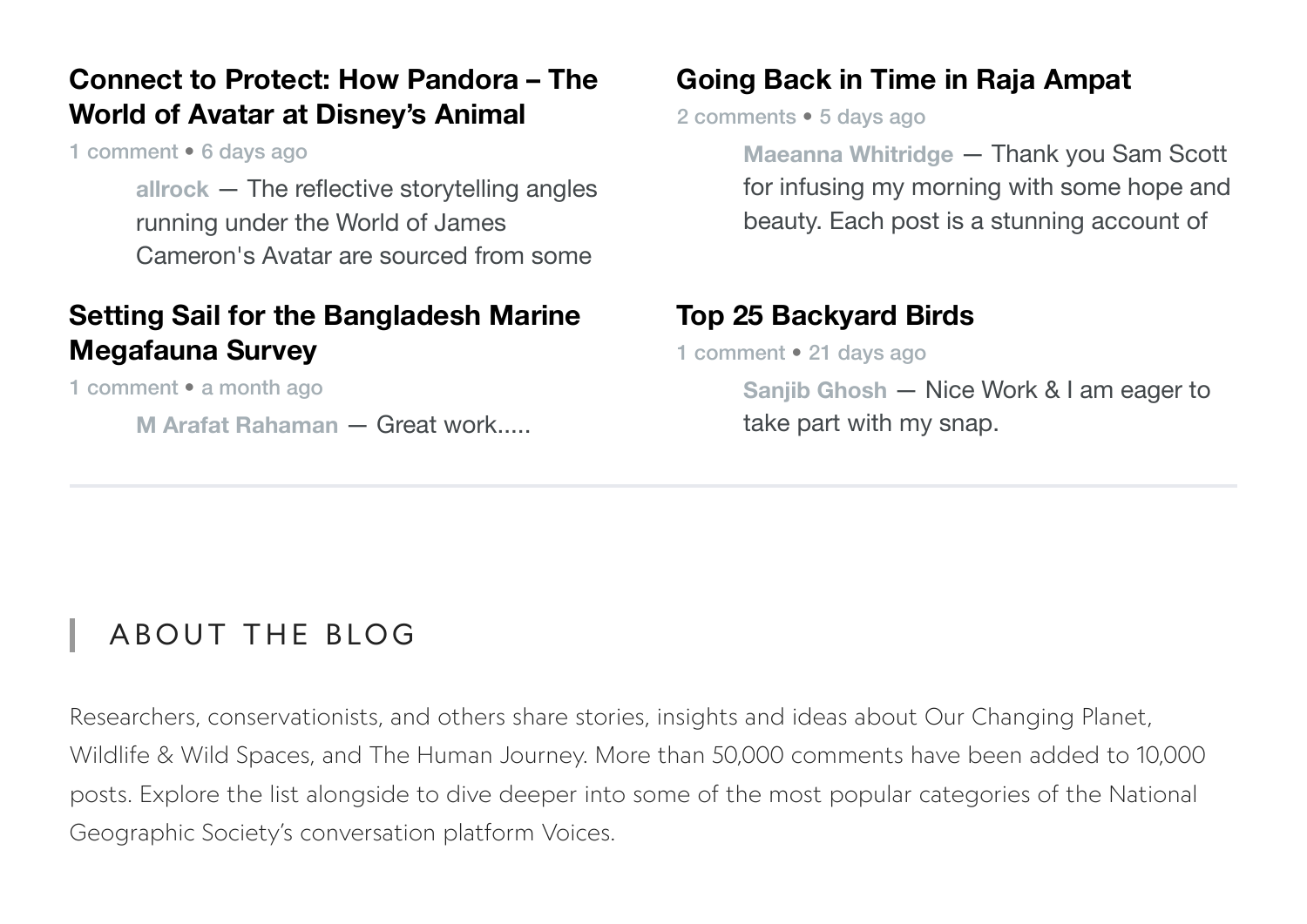Opinions are those of the blogger and/or the blogger's organization, and not necessarily those of the National Geographic Society. Posters of blogs and comments are required to observe National Geographic's community rules and other terms of service.

Voices director: David Braun (dbraun@ngs.org)

## @ N ATG E O E X P LO R E R S

#### Nat Geo Explorers  $\bullet$  @NatGeoExplorers · 2h

More than 100 years ago, writer & photographer Eliza Scidmore became our first female board member. "I raise her up today because she deserves to be recognized," writes @InsideNatGeo board chair @jeancase in @Forbes. #InternationalWomensDay https://t.co/PgDmLxiKbA



#### Jean Case **&** @jeancase · 2h

"Many of these intrepid women have chosen to go to the front lines of the unknown, often at great peril, to bring back stories, findings and images that have helped to change the world." @NatGeo @NatGeoExplorers #InternationalWomenDay https://t.co/8DQpXZmdhU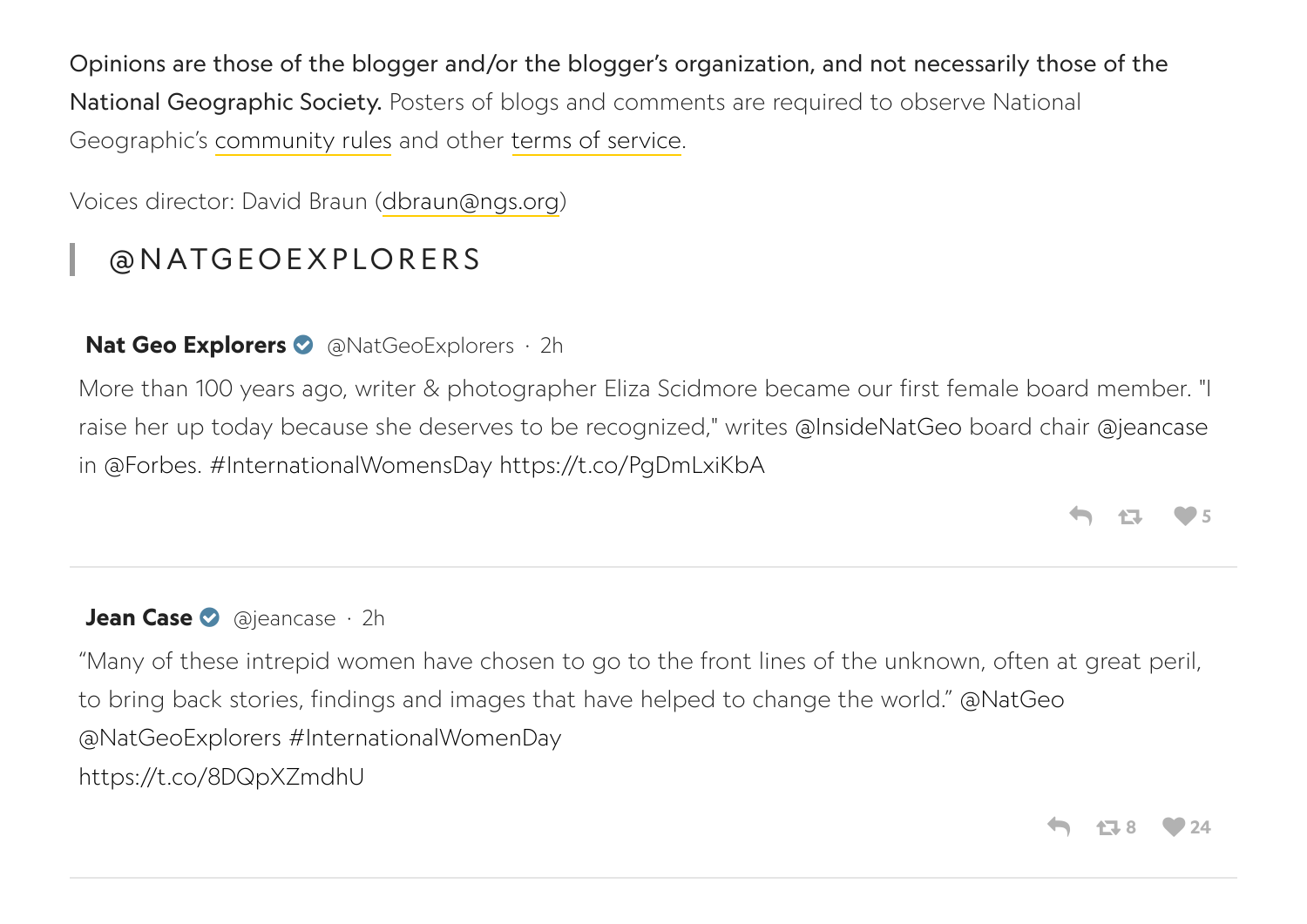#### Nat Geo Explorers  $\bullet$  @NatGeoExplorers · 8h

It only takes one woman to inspire a generation. #In t ern a tio n alW ome n s D a y # Pre s s F orPro gre s s # TimeIs N o w

> Ă 16  $\blacktriangledown$  23

### INSTAGRAM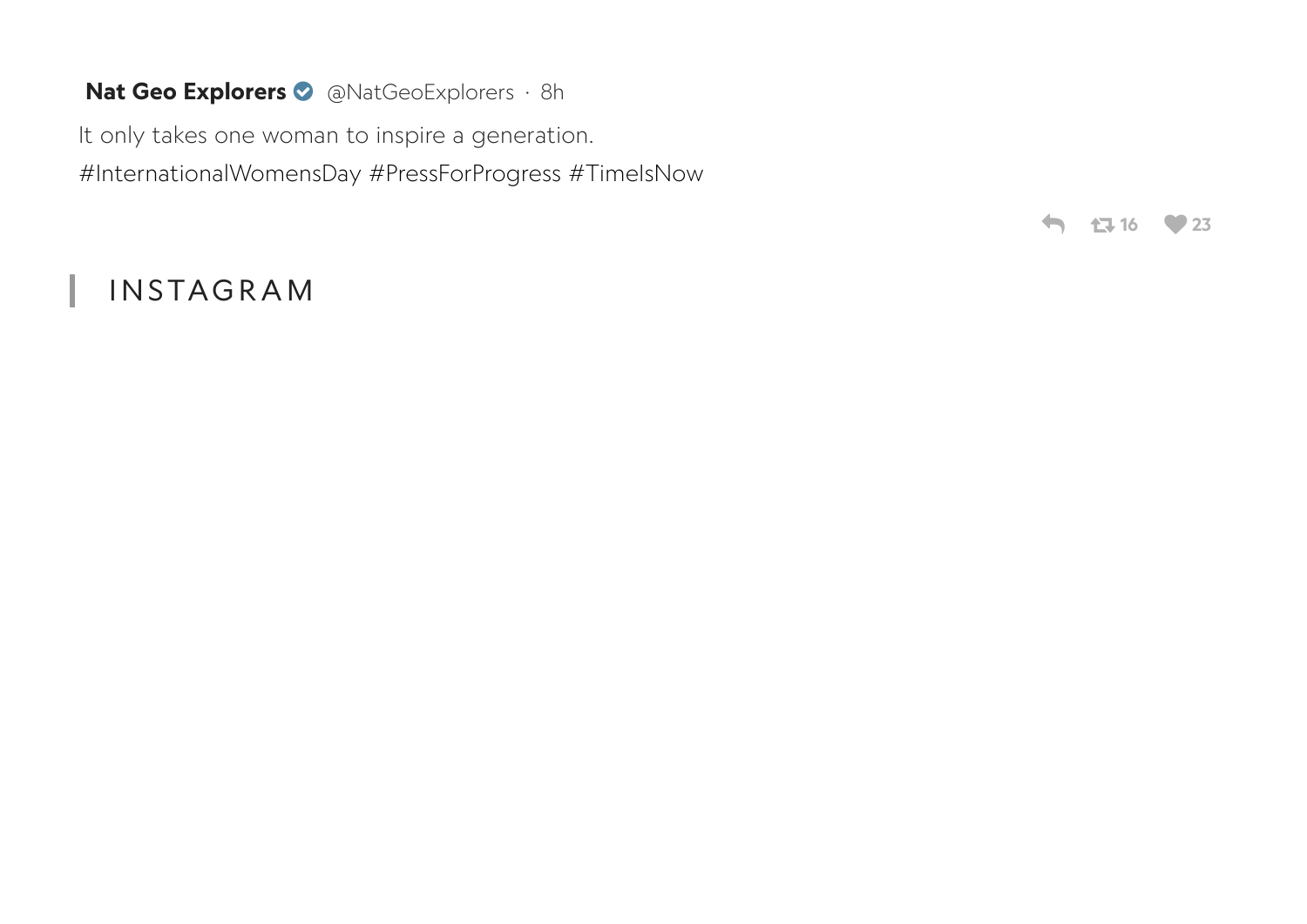